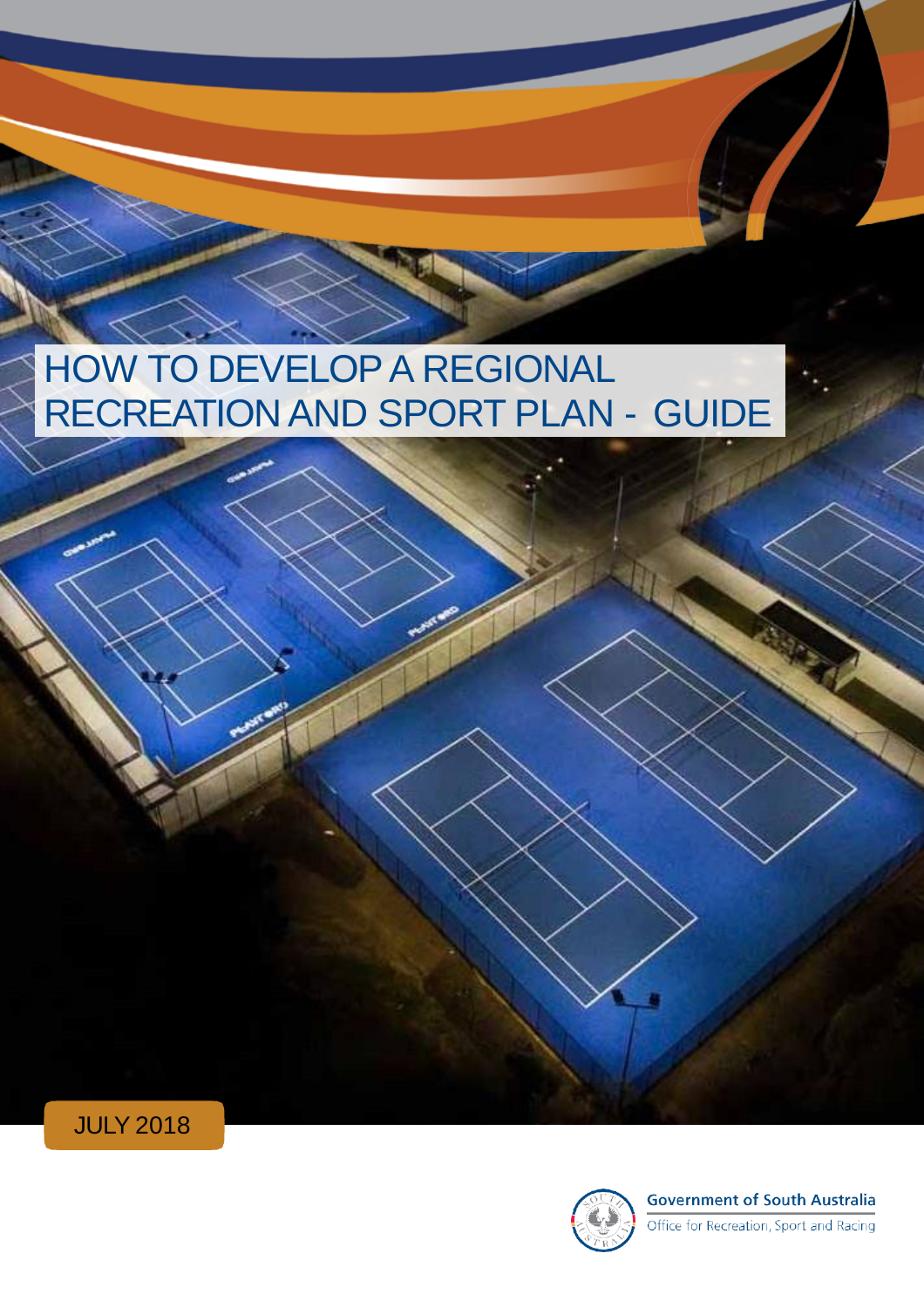# **Contents**

#### **TABLE OF CONTENTS PAGE**

|                                                                        | 3  |
|------------------------------------------------------------------------|----|
|                                                                        | 3  |
|                                                                        | 3  |
| 4. What are the Benefits of Planning on a Regional Level?              | 4  |
| 5. Characteristics of an Effective Regional Recreation and Sport Plan. | 4  |
|                                                                        | 5  |
|                                                                        | 10 |

#### DISCLAIMER

While all care has been taken in the preparation of this material, no responsibility is accepted by the author(s) or the Office for Recreation, Sport and Racing (ORSR), its staff, volunteers or partners, for any errors, omissions or inaccuracies. The material provided in this resource has been prepared to provide general information only.

It is not intended to be relied upon or be a substitute for legal or other professional advice. No responsibility can be accepted by the author(s) or ORSR or its partners for any known or unknown consequences that may result from reliance on any information provided in this publication.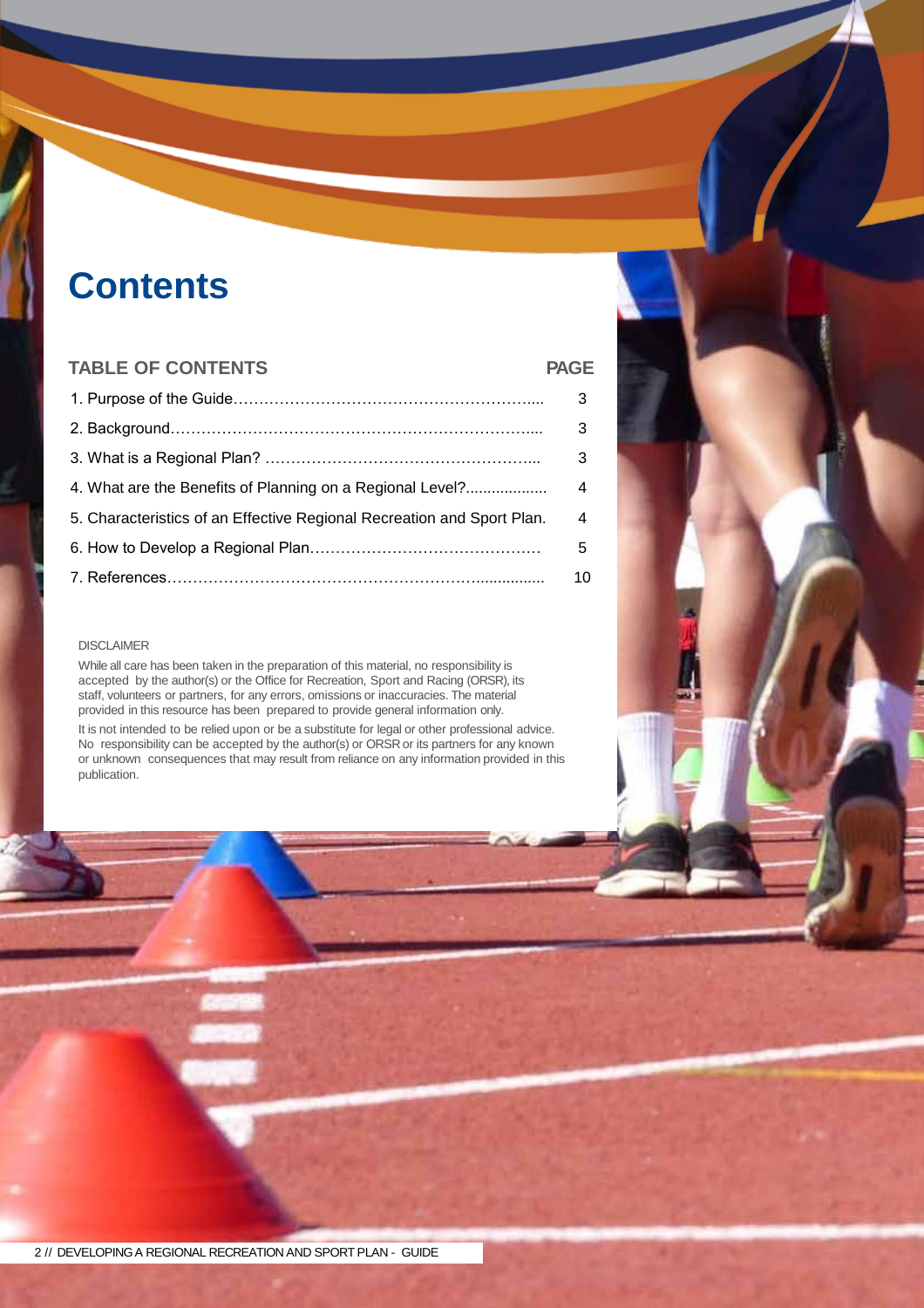#### **1. PURPOSE OF THIS GUIDE**

Designed to supplement the South Australian Regional Level Recreation and Sport Facilities Planning Guidelines this resource has been developed to assist local government officers and others responsible for the planning, development and operation of recreation and sport facilities understand the principles in developing a Regional Recreation and Sport Plan.

#### **2. BACKGROUND**

Sport and recreation provides a stage to connect communities, contributes to economic growth, tourism, and improve health and well-being. As an integral part of the Australian way of life it is important that South Australia continues to provide quality recreation and sport facilities that encourage the community to participate.

Local Government is the major provider of recreation and sport facilities in South Australia. For the most part councils plan for and manage facilities on an individual council-bycouncil basis.

However, councils are facing a number of significant challenges including:

- **FACILITIES ARE AGEING**  and in need of major redevelopment or in some cases replacement to remain fit-for-purpose, affordable and sustainable to operate and maintain.
- **INEFFICIENT PROVISION AND DUPLICATION**  traditionally councils have focused on providing facilities within their respective council areas which has been a contributing factor to the duplication of facilities and services within regions.
- **INCREASING EXPECTATIONS** there is increasing pressure on councils from sporting bodies and the general community to provide higher-standard facilities.

#### • **INCREASING PRESSURE ON OPEN SPACE** –

there is increasing pressure on open space due to an ever increasing demand for housing supply close to population and activity centres.

#### • **INCREASING BUDGET PRESSURES** – it is

becoming increasingly more competitive and difficult for councils to raise the capital required to deliver new quality infrastructure.

To create infrastructure of the future we need to look beyond municipal boundaries and find better ways to collaboratively plan, deliver and manage a strategic spread of recreation and sport facilities. One method of achieving this is through regional recreation and sport planning.

#### **3. WHAT IS A REGIONAL PLAN?**

A regional plan is an approach to planning which focuses attention on a designated region to identify and prioritise individual councils and the regions recreation and sport facility development needs now and into the future.

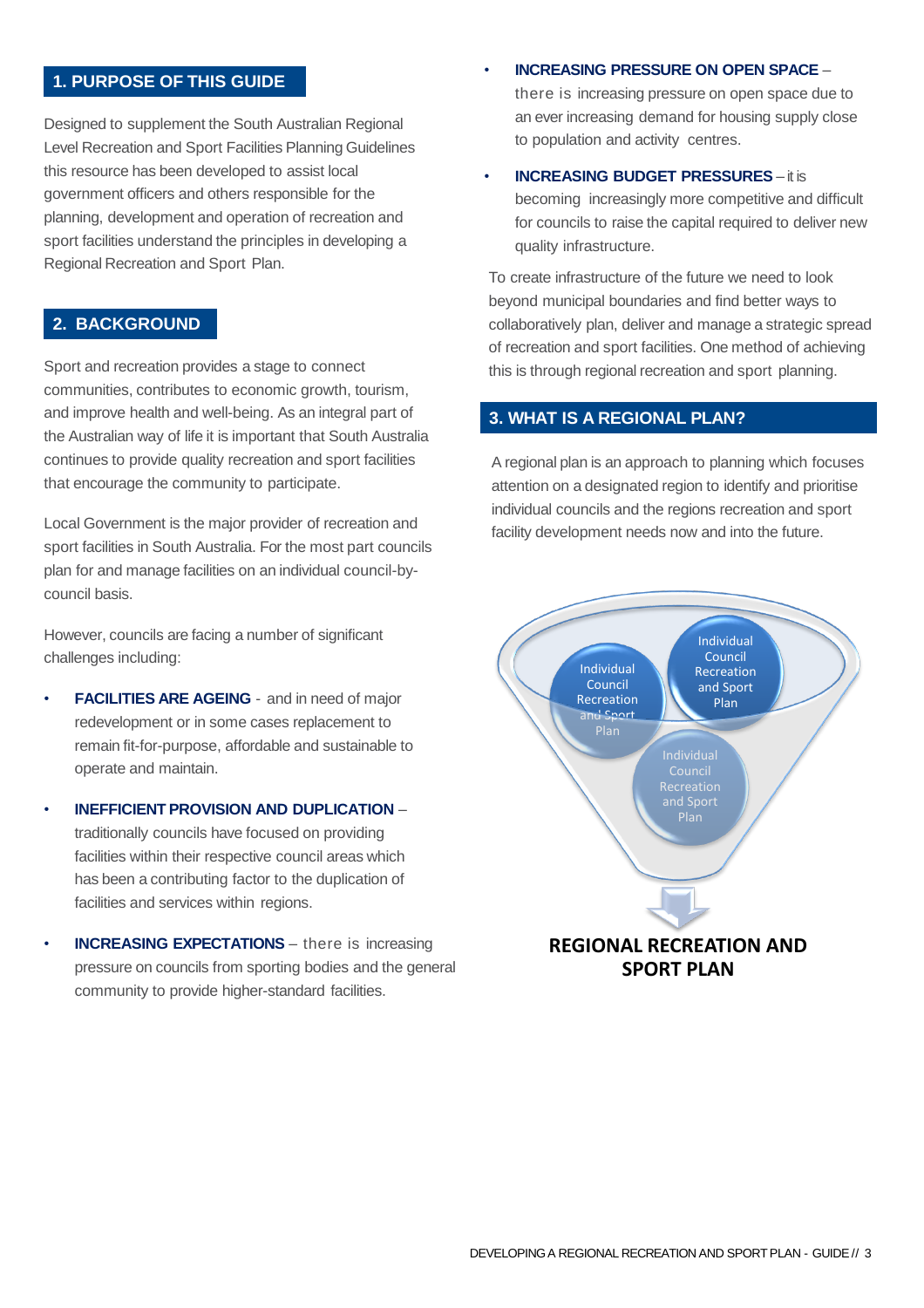#### **4. WHAT ARE THE BENEFITS OF PLANNING ON A REGIONAL LEVEL?**

Using a regional approach to planning has a number of benefits for example:

- Provides councils with a standardised and shared set of facility data that provides a robust basis for future decision making at the local and regional level.
- Provides councils with an opportunity to benchmark the quality and performance of their recreation and sport facilities against other like facilities across the region.
- Provides councils with a process that identifies gaps in service provision and highlights opportunities for across council collaboration especially on major regional level projects.
- Provides councils with a medium to long term strategy that identifies and prioritises individual councils and the regions recreation and sporting facility development needs now and into the future.

#### **5. CHARACTERISTICS OF AN EFFECTIVE REGIONAL RECREATION AND SPORTS PLAN**

Effective plans generally have the following characteristics:

- Commitment from all partner councils (particularly at the elected member and senior leadership levels) to develop and implement the Plan.
- A clearly understood and agreed project scope which meets the needs of all partners.
- An agreed standardised set of data to be collected.
- An extensive and clearly articulated internal and external (community) engagement/ communication plan.
- Use a co-design approach to the planning process through early and active involvement with those impacted (users, local community etc).
- Appreciate the community as the key partner "to bring life to facilities and ultimately ensure their success".
- A clear understanding of the regions mix of recreation and sport facilities and associated assets. This includes consideration of state and privately owned facilities such as schools.
- An analysis of the demographic characteristics (profile) of current facility users, the local community and the identification of actual and potential population growth areas.
- A strategic assessment of current and future need including consideration of trends as drivers of changing needs.
- A gap analysis comparing the current provision of facilities with current and future need.
- Strategies for addressing gaps and priorities for short, medium and long term facility provision at the local and regional level.
- Identification of infrastructure priority projects for each council in the region.
- Identification of priority major regional level facility projects to be delivered in the region.
- Integration of priorities into other key Local Government strategic planning and financial documents.
- Allocation of a percentage of the project budget (e.g. 20%) to the implementation of a project/s that addresses an identified key regional issue.
- Identification of possible funding models and sources for the delivery and on-going management, maintenance of projects.
- An implementation plan with clearly identified responsibilities and timeframes.
- A partner endorsed process to progress, monitor and review the plan.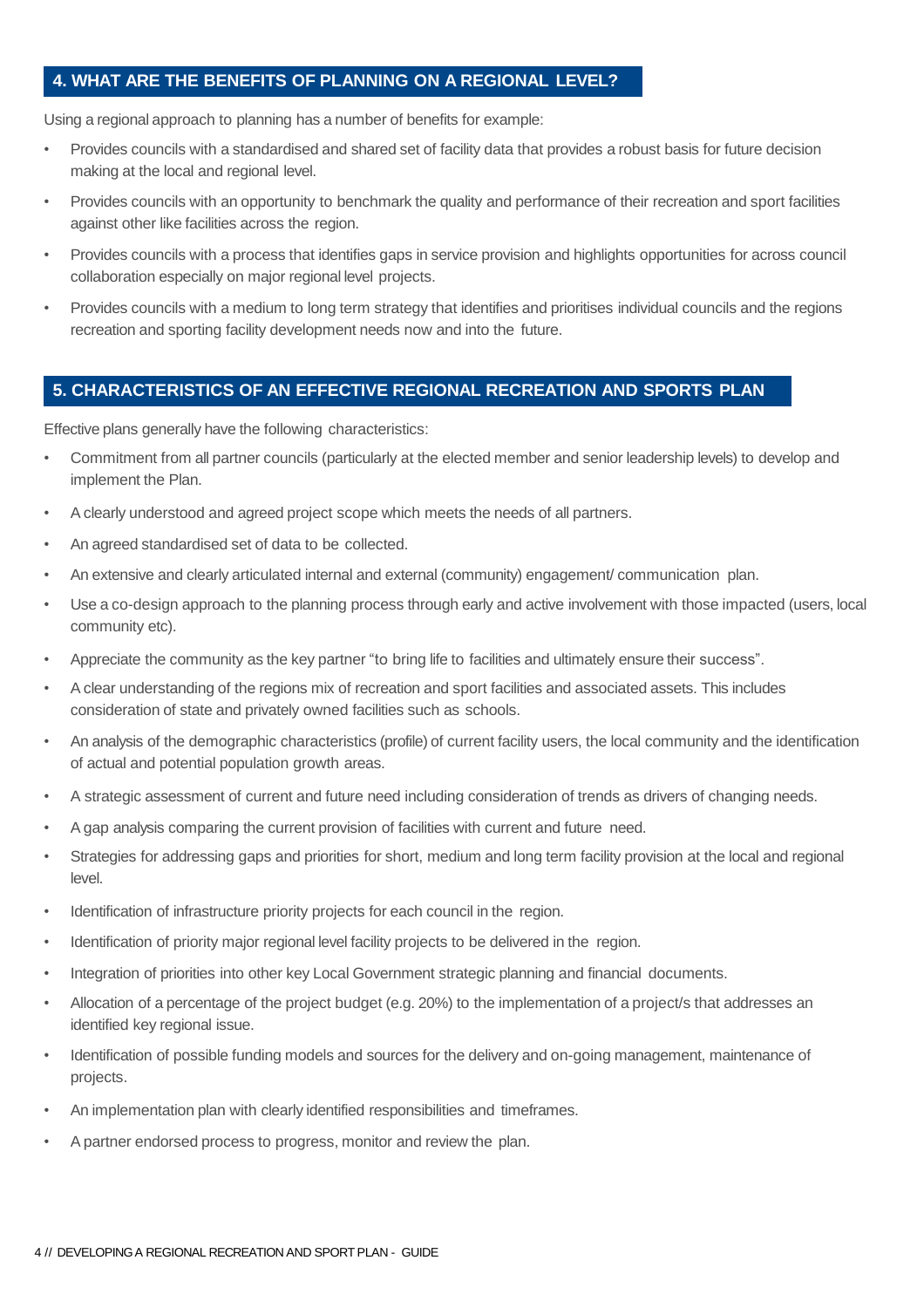### **6. HOW TO DEVELOP A REGIONAL PLAN**

Although the stages and process you follow to develop a regional plan will depend upon the needs and wants of the projects partners, to be effective they generally include the following steps:

| <b>STEP</b>                                   | <b>COMMENT</b>                                                                                                                                                                                                                                                                                                                                                                                                                                                                                                                                                                                                                                                                                                                                                                                                                                                                                                                                                                                                                                                                                                                                                                                                                                                                                                                                                                                                                                                                                                                                                                                                                           |
|-----------------------------------------------|------------------------------------------------------------------------------------------------------------------------------------------------------------------------------------------------------------------------------------------------------------------------------------------------------------------------------------------------------------------------------------------------------------------------------------------------------------------------------------------------------------------------------------------------------------------------------------------------------------------------------------------------------------------------------------------------------------------------------------------------------------------------------------------------------------------------------------------------------------------------------------------------------------------------------------------------------------------------------------------------------------------------------------------------------------------------------------------------------------------------------------------------------------------------------------------------------------------------------------------------------------------------------------------------------------------------------------------------------------------------------------------------------------------------------------------------------------------------------------------------------------------------------------------------------------------------------------------------------------------------------------------|
| <b>STEP 1-Commit to Action</b>                | It is essential from the onset that there is a commitment from all partner councils,<br>particularly at the elected member and senior leadership levels for the plan. One<br>way this can be promoted is through the establishment of a Regional Planning<br>Group (for more information refer How to Establish a Regional Planning Group<br>Guide).<br>Key outcomes to be achieved includes:<br>Establish a Regional Planning Group.<br>$\bullet$                                                                                                                                                                                                                                                                                                                                                                                                                                                                                                                                                                                                                                                                                                                                                                                                                                                                                                                                                                                                                                                                                                                                                                                       |
| <b>STEP 2</b> - Define the Scope &<br>Context | It is important that there is a clearly understood and agreed project scope which<br>meets the needs of all project partners. This will help focus the project to ensure<br>that it delivers what the partners want and set the parameters for the project<br>brief.<br>Key questions that need to be addressed at this step include:<br>What does the plan aim to deliver? - what do the project partners<br>want delivered as end products from the project?<br>What do you want the plan to cover? - and what is out of scope?<br>Who should be consulted? - at what stage of the project and how will they be<br>engaged?<br>How will the community and other stakeholders be kept up-to-date on the<br>progress of the project? - development of a project communication plan.<br>What is the timescale of the plan? How far into the future do you want the<br>plan to focus on (3, 5, 10, 30 years?).<br>How much is to be allocated to the project? - consider allocating a percentage of<br>the project budget (e.g. 20%) to the implementation of a project/s that addresses<br>an identified key regional issues.<br>Key outcomes to be achieved includes:<br>Detailed project brief<br>$\bullet$<br><b>Community Engagement Plan</b><br>$\bullet$<br>Project Communication Plan.<br>$\bullet$<br>TIP:<br>➤<br>Consider holding a councillor/executive officers 'vision'<br>workshop to identify critical issues and deliverables that<br>should be included in the scope.<br>The timescale of the Plan should align with the timescale of<br>$\blacktriangleright$<br>other relevant council plans and strategies and budget |
|                                               | processes.                                                                                                                                                                                                                                                                                                                                                                                                                                                                                                                                                                                                                                                                                                                                                                                                                                                                                                                                                                                                                                                                                                                                                                                                                                                                                                                                                                                                                                                                                                                                                                                                                               |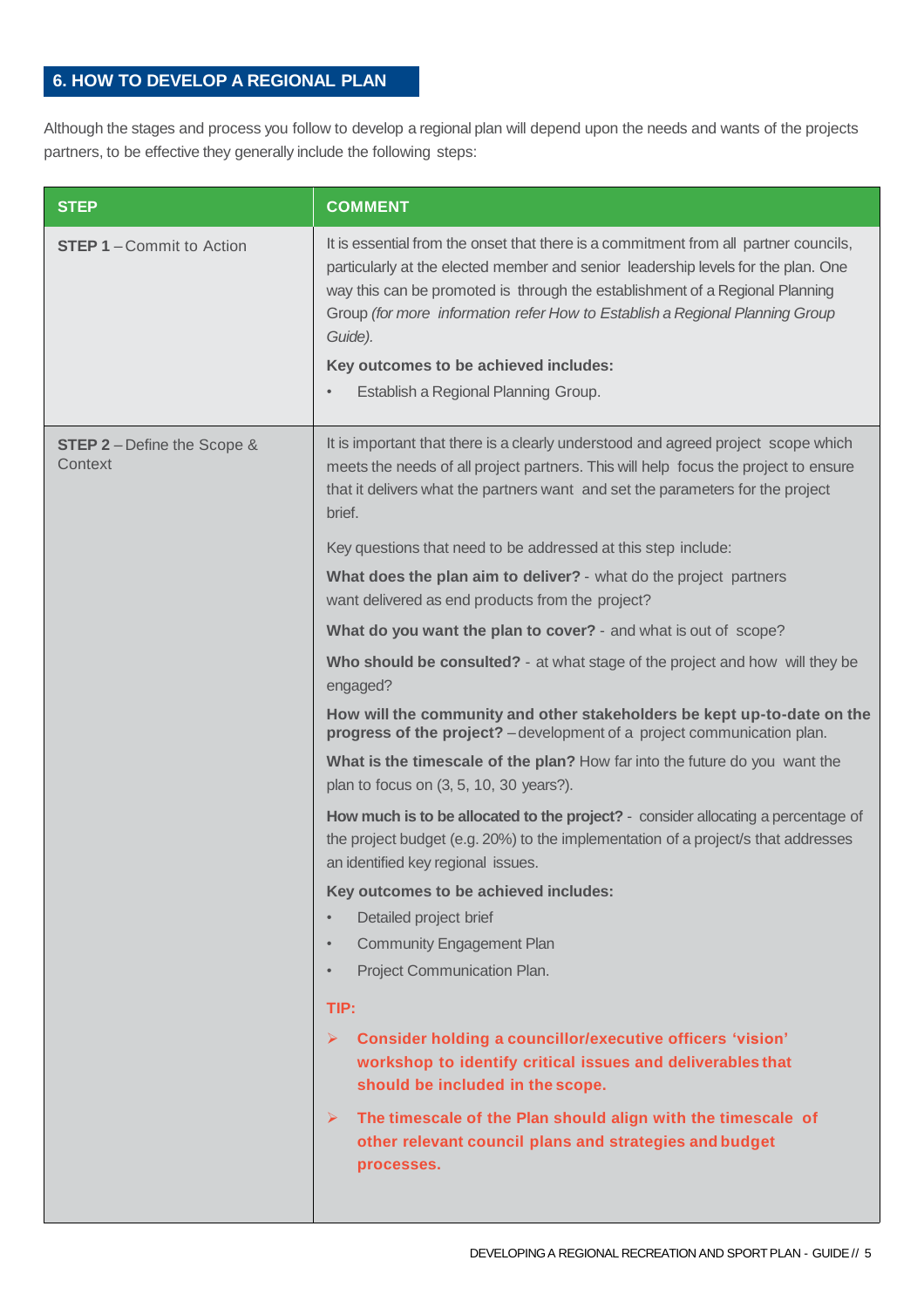## **6. HOW TO DEVELOP A REGIONAL PLAN** *cont.*

| <b>STEP</b>                                                             | <b>COMMENT</b>                                                                                                                                                                                                                                                                                                                                                  |
|-------------------------------------------------------------------------|-----------------------------------------------------------------------------------------------------------------------------------------------------------------------------------------------------------------------------------------------------------------------------------------------------------------------------------------------------------------|
| <b>STEP 3</b> - Determine the Current<br>State of Play (facility audit) | It is important that there is a good understanding of the regions current<br>facility assets through an audit process.                                                                                                                                                                                                                                          |
|                                                                         | Although the level and type of information to be collected from the audit will<br>depend on the scope of the project the information to be collected should be<br>standardised across each council and at the very least the audit should identify:                                                                                                             |
|                                                                         | Where the facilities are physically located? - To determine current facility<br>provision and distribution. This includes determining:                                                                                                                                                                                                                          |
|                                                                         | if the facility has good links to major road networks and connections to<br>$\bullet$<br>public transport, cycling and pedestrian routes, natural corridors and other<br>community facilities or services.                                                                                                                                                      |
|                                                                         | how the facility fits into the network and hierarchy of recreation and sport<br>$\bullet$<br>facilities provided in the council area and the broader region.                                                                                                                                                                                                    |
|                                                                         | The data should be recorded both visually (on a map) and in written format.                                                                                                                                                                                                                                                                                     |
|                                                                         | What clubs/community groups use the facilities? - Who leases/ licences the<br>site, what activities do they provide the community, how often do they provide it,                                                                                                                                                                                                |
|                                                                         | What infrastructure is provided at the facility? - What currently exists at the<br>facility (number of fields, does it have lights (lux level), what related facilities does it<br>provide (e.g. clubhouse, number of male/female/disability change rooms/toilets,<br>official/umpires change/ toilet facilities)?                                              |
|                                                                         | What is the current state of the facilities and related infrastructure? - To<br>determine facilities maintenance and future development needs. For example,<br>when was the facility built? When was is last upgraded? Does the facility meet<br>the required standards for the level of play? What is the current facility<br>maintenance practices and needs? |
|                                                                         | Who uses the facility (participant profile)? - to determine who uses the<br>facility. Consider collecting participant data by age, gender, activity they<br>participant in, residential postcode. Where possible consider getting data for the<br>last 3-5 years to determine if there are any trends e.g. use is increasing or<br>decreasing.                  |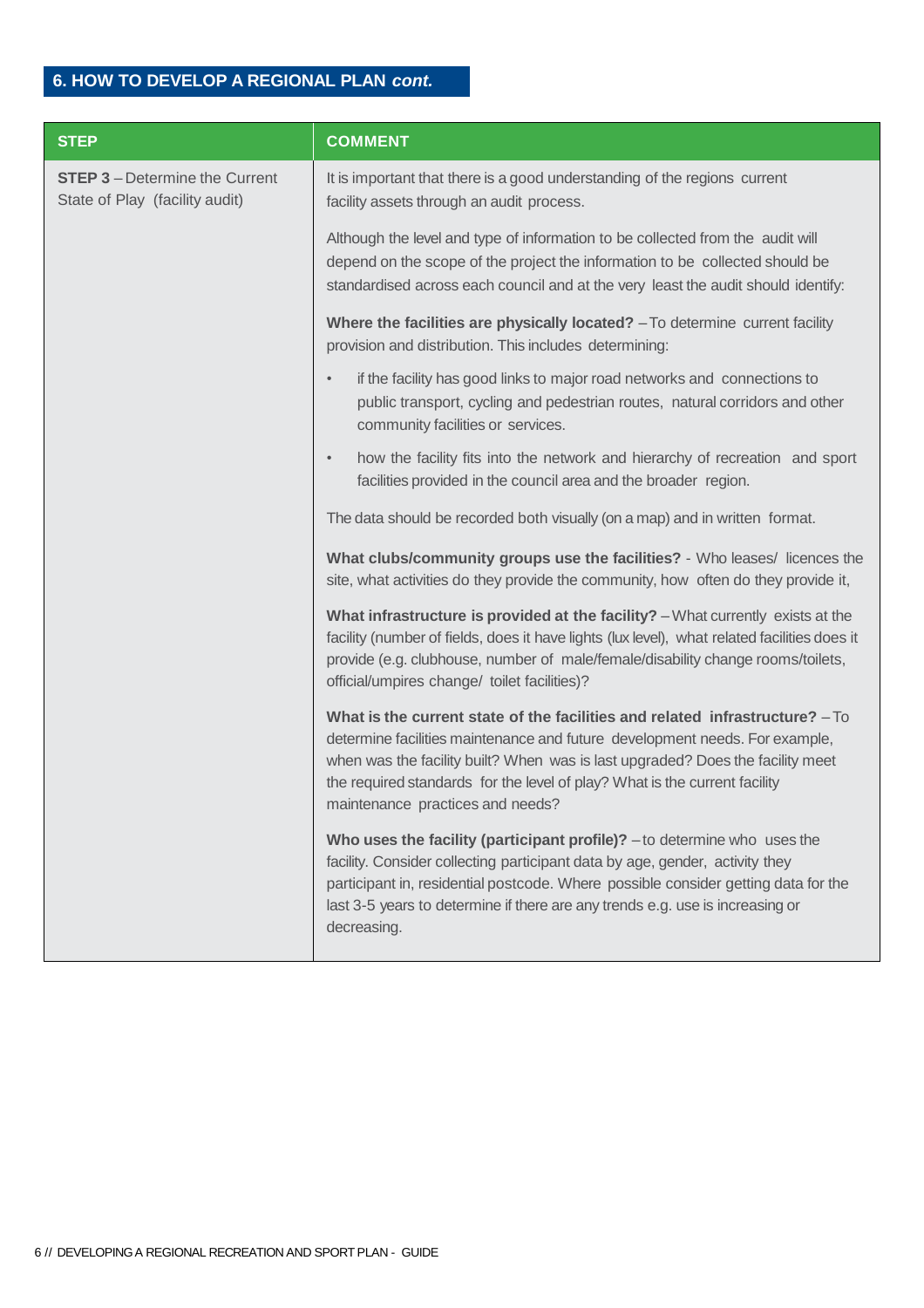| <b>STEP</b>                                                                      | <b>COMMENT</b>                                                                                                                                                                                                                                                                                                                                    |
|----------------------------------------------------------------------------------|---------------------------------------------------------------------------------------------------------------------------------------------------------------------------------------------------------------------------------------------------------------------------------------------------------------------------------------------------|
| <b>STEP 3</b> - Determine the Current<br>State of Play (facility audit)<br>cont. | Key outcomes to be achieved includes:                                                                                                                                                                                                                                                                                                             |
|                                                                                  | Spatial Analysis of facilities in the region according to an agreed hierarchy (e.g.<br>State, Regional, District, Local level facility).                                                                                                                                                                                                          |
|                                                                                  | A standardised Facility Audit Report of existing recreation and sport facilities in<br>$\bullet$<br>the region (including school assets). Audit report to include detail on what is<br>provided at the facility and assessment of the facilities functionality (is it fit-for-<br>purpose?), and current and future upgrade/re-development needs. |
|                                                                                  | User Profile Analysis Report of the characteristics of participants who use<br>$\bullet$<br>each facility.                                                                                                                                                                                                                                        |
|                                                                                  | TIPS:                                                                                                                                                                                                                                                                                                                                             |
|                                                                                  | It is important to engage and consult with the user groups (clubs and<br>➤<br>users) throughout the audit process. Consider running a workshop or<br>user surveys to determine things such as satisfaction with the<br>facilities, requirements for additional facilities; Experiences - safety;<br>security, accessibility etc.                  |
|                                                                                  | As part of the audit process consider conducting an energy review of<br>$\blacktriangleright$<br>the facility and set sustainability objectives and energy use targets<br>for the next 3-5 year period. Ensure you have mechanism in place to<br>measure and report against the performance of the facility.                                      |
|                                                                                  | $\blacktriangleright$<br>Consider the sites asset management and site maintenance<br>requirements.                                                                                                                                                                                                                                                |
|                                                                                  | When presenting maps and data for the region provide a conclusion<br>$\blacktriangleright$<br>for each map/data presented about what this means for the region<br>moving forward.                                                                                                                                                                 |

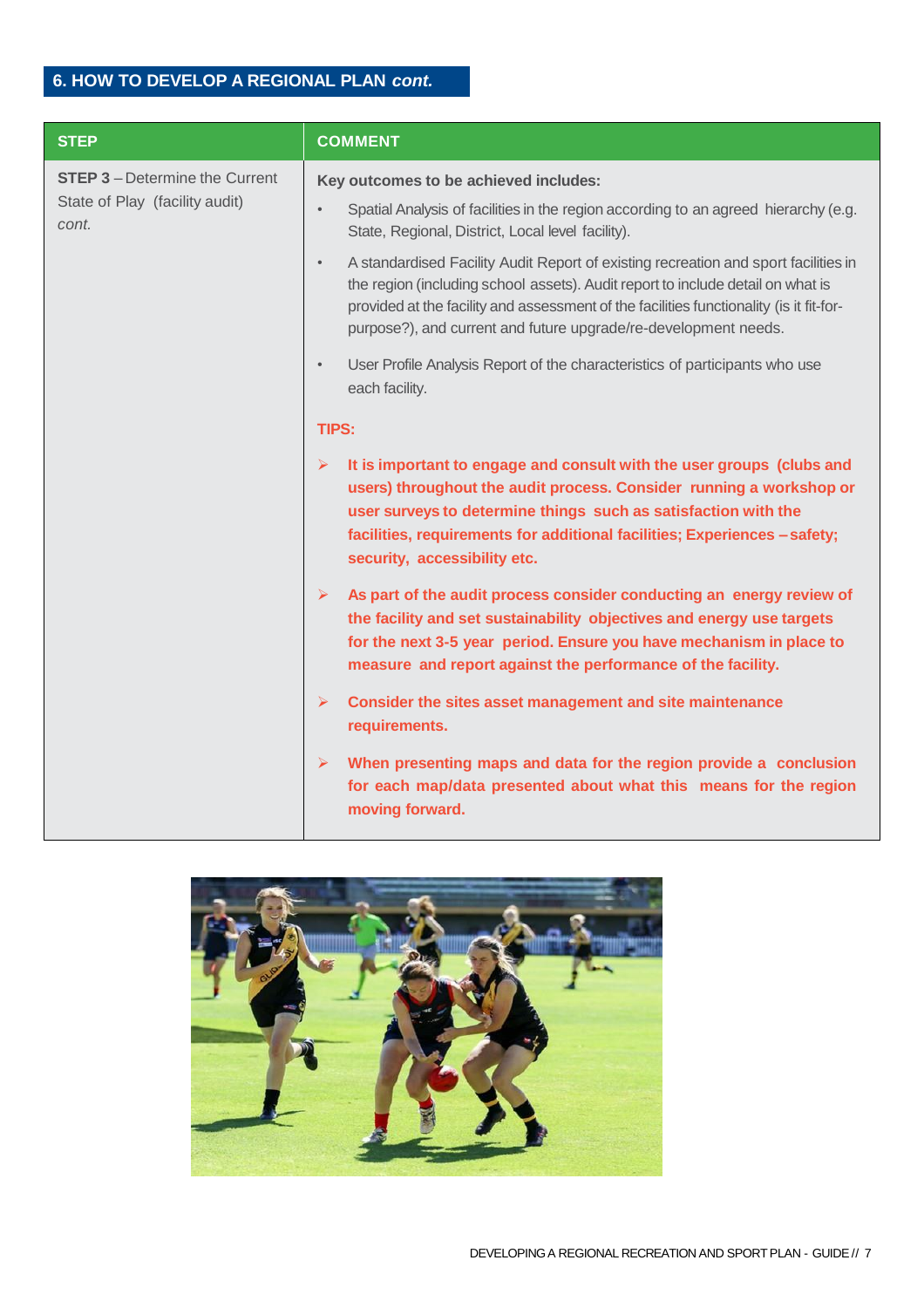# **6. HOW TO DEVELOP A REGIONAL PLAN** *cont.*

| <b>STEP</b>                                                                      | <b>COMMENT</b>                                                                                                                                                                                                                                                                                                     |
|----------------------------------------------------------------------------------|--------------------------------------------------------------------------------------------------------------------------------------------------------------------------------------------------------------------------------------------------------------------------------------------------------------------|
| <b>STEP 4-Community</b><br>Profile, Gap Analysis &<br><b>Strategic Alignment</b> | Understanding the current and future demographics of a facility's local community as well<br>as the region as a whole will assist you to identify how well a facility caters for the current<br>and future needs of the local community as well helping to identify any gaps in facility and<br>service provision. |
|                                                                                  | Things to consider include:                                                                                                                                                                                                                                                                                        |
|                                                                                  | Undertake an analysis of the demographic characteristics of the local community and<br>identification of actual and potential population growth areas.                                                                                                                                                             |
|                                                                                  | Determining the long term growth potential of the recreation and sport activities using<br>$\bullet$<br>facilities.                                                                                                                                                                                                |
|                                                                                  | Identification of gaps, duplication and/or oversupply of facilities.<br>$\bullet$                                                                                                                                                                                                                                  |
|                                                                                  | Identification of possible new sites for the development of new recreation and sport<br>$\bullet$<br>facilities.                                                                                                                                                                                                   |
|                                                                                  | Undertake consultation with the local community and other key stakeholders including<br>$\bullet$<br>state recreation and sport organisations and relevant state government agencies to<br>determine current and future trends, needs, demands, issues and especially opportunities.                               |
|                                                                                  | When presenting maps and data, always provide a conclusion for each map/data<br>presented about what this means for the region moving forward.                                                                                                                                                                     |
|                                                                                  | Key outcomes to be achieved includes:                                                                                                                                                                                                                                                                              |
|                                                                                  | Spatial mapping.                                                                                                                                                                                                                                                                                                   |
|                                                                                  | Analysis of the current and potential future demographic characteristics (community profile)<br>of the local community (by council and by region).                                                                                                                                                                 |
|                                                                                  | Provide a comparative assessment of the regions supply and demand for facilities to<br>identify gaps, duplication and/or oversupply of facilities.                                                                                                                                                                 |
|                                                                                  | A review of state recreation and sport organisations facility strategies to identify facility<br>development needs and explore opportunities for collaboration.                                                                                                                                                    |
|                                                                                  | A review of open space areas and existing facilities to determine potential locations for the<br>development of new major regional level facilities.                                                                                                                                                               |
|                                                                                  |                                                                                                                                                                                                                                                                                                                    |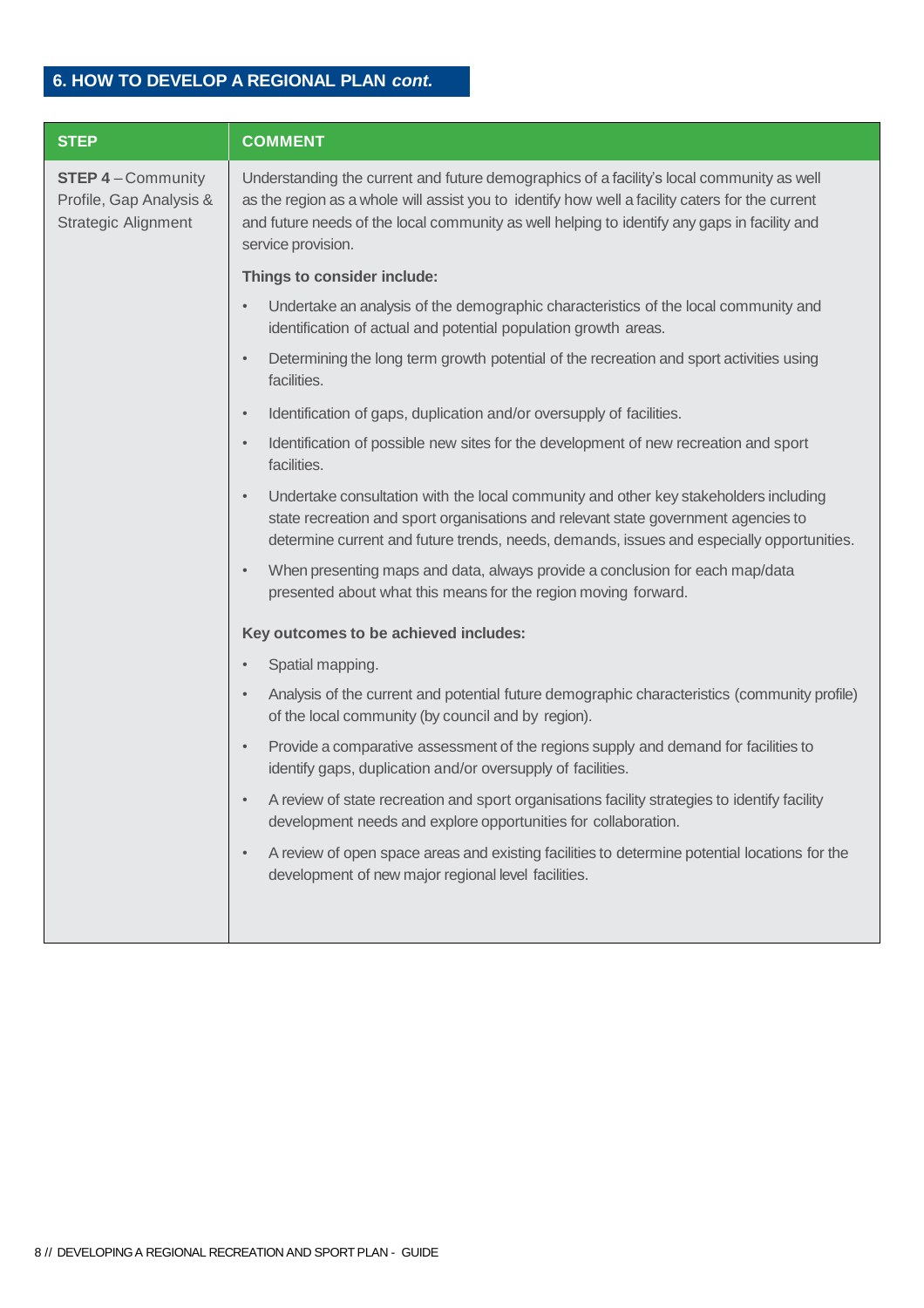# **6. HOW TO DEVELOP A REGIONAL PLAN** *cont.*

| <b>STEP</b>                                                        | <b>COMMENT</b>                                                                                                                                                                                                                           |
|--------------------------------------------------------------------|------------------------------------------------------------------------------------------------------------------------------------------------------------------------------------------------------------------------------------------|
| <b>STEP 5-Strategies,</b><br><b>Opportunities &amp; Priorities</b> | Once all of the data has been collected and analysed it needs to be synthesised<br>into a final plan which identifies, justifies and prioritises projects to be delivered in<br>the region over the designated period (e.g. 5-10 years). |
|                                                                    | Key things to include:                                                                                                                                                                                                                   |
|                                                                    | Identification of infrastructure priority projects for each council in the region.<br>$\bullet$                                                                                                                                          |
|                                                                    | Identification of priority regional level facility collaboration projects to be<br>$\bullet$<br>delivered in the region.                                                                                                                 |
|                                                                    | Integration of priorities projects into other key Local Government strategic<br>$\bullet$<br>planning and financial documents.                                                                                                           |
|                                                                    | Align recommendations with state recreation and sport, state government and<br>$\bullet$<br>council directions and objectives.                                                                                                           |
|                                                                    | Identification of possible funding models and sources for the delivery and on-<br>$\bullet$<br>going management, maintenance of projects.                                                                                                |
|                                                                    | An implementation plan with clearly identified responsibilities and timeframes.<br>$\bullet$                                                                                                                                             |
|                                                                    | A partner endorsed mechanism to progress, monitor and review the plan.<br>$\bullet$                                                                                                                                                      |
|                                                                    | Key outcomes to be achieved includes:                                                                                                                                                                                                    |
|                                                                    | Assessment methodology and criteria for prioritising projects.                                                                                                                                                                           |
|                                                                    | Regional Recreation and Sport Facilities Plan endorsed by all participating<br>councils.                                                                                                                                                 |